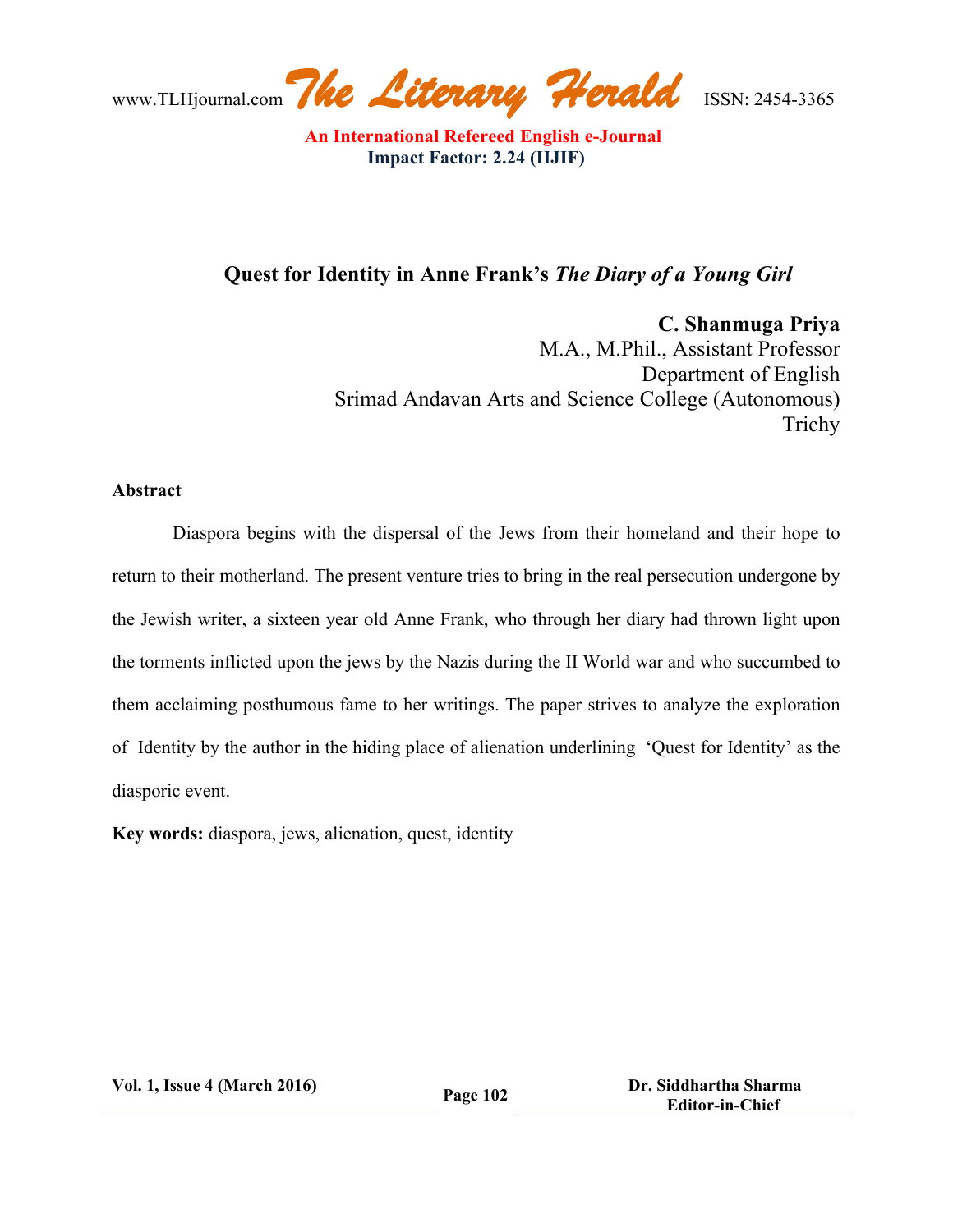## **Quest for Identity in Anne Frank's** *The Diary of a Young Girl*

**C. Shanmuga Priya**

M.A., M.Phil., Assistant Professor Department of English Srimad Andavan Arts and Science College (Autonomous) Trichy

#### **Introduction**

Displacement of persons in an alien land is termed Diaspora which is highly discomforting to lead life. The impact of dislocation gives room for invisibility and alienation to them driving them to the extent of madness. This terrible predicament of migrated and assimilated people catered to the modern writers to anchor their concentration on the concept of Diaspora substantiating it to be the recurrent theme of contemporary literature. It is noteworthy here to trace out the advent of Diaspora in the life of a little jewish girl, from where the element of Diaspora got its roots.

#### **Advent of Diaspora**

Diaspora begins with the dispersal of the Jews through persecution and expulsion, away from their homeland with the hope of returning to their motherland one day. Though the concept of Diaspora generally underlines the emigration and settlement of people beyond the boundaries of their homeland, the present paper tries to bring to light the predicament of the Jews from Amsterdam to the hiding place from the oppression by the Germans with the hope of returning to their homeland, Holland. Quest for Identity is one of the general characteristics of Diaspora which has been applied and analyzed in the present genre of work *The Diary of a Young Girl* by Anne Frank, one of the Jewish victims of the holocaust. She was born as a

**Vol. 1, Issue <sup>4</sup> (March 2016) Page <sup>103</sup> Dr. Siddhartha Sharma Editor-in-Chief**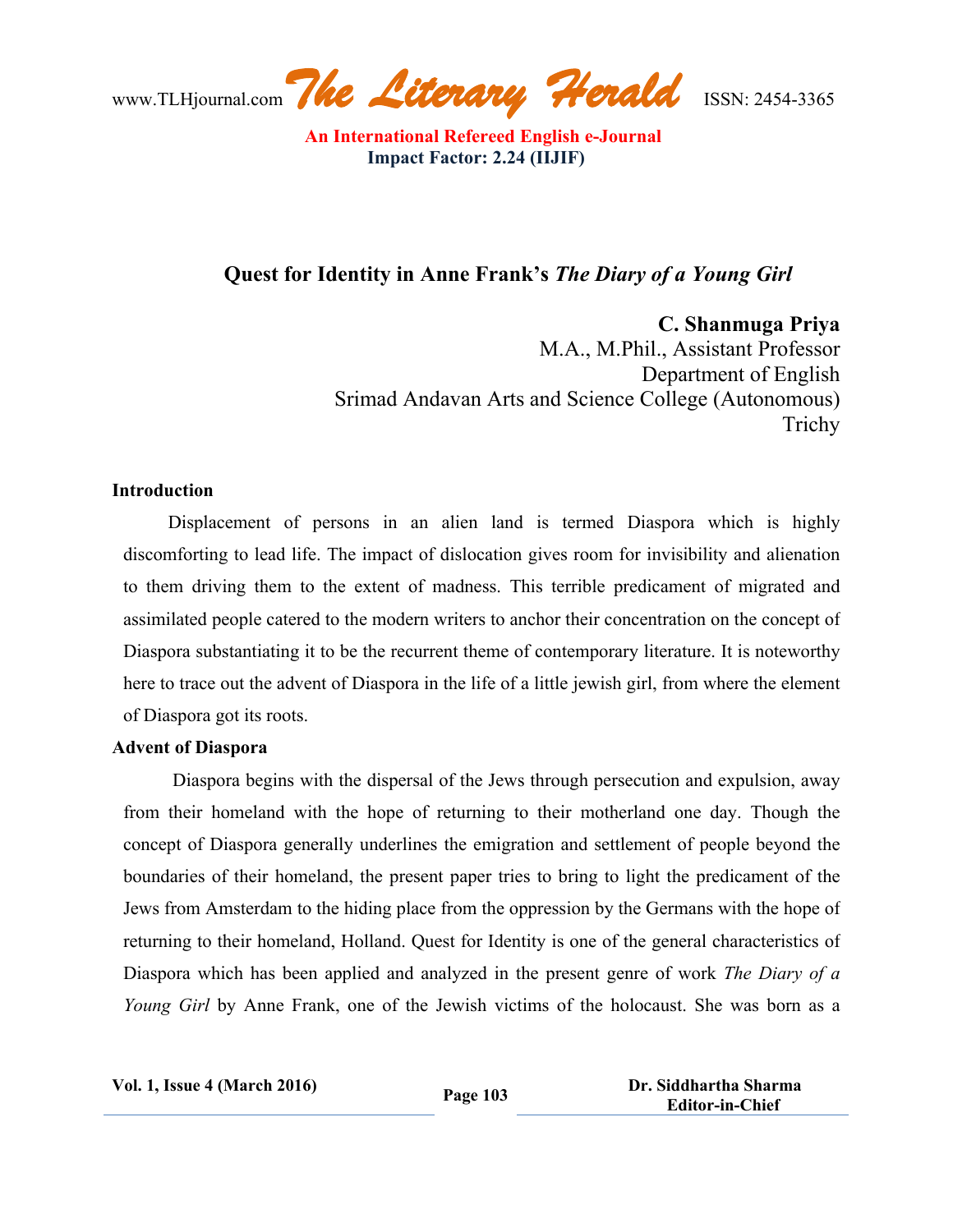www.TLHjournal.com*The Literary Herald*ISSN: 2454-3365

German national in 1929 but lost her citizenship in 1941. She gained international fame posthumously after the publication of her diary.

#### **The Diary**

*The Diary of a Young Girl* also known as *The Diary of Anne Frank* was written originally in German during the Nazi occupation of the Netherlands in 1944. The diary with notes between 14 June 1942 and 1 August 1944 was written by Anne Frank, a thirteen year old girl while she was in hiding for two years with her family. She died of Typhus epidemic in the Bergen-Belsen concentration camp. The diary was retrieved by Miep Gies, one of her family well-wishers and handed over to her father Otto Frank who being the only survivor had it published in more than 60 different languages since now. Though there have been many claims that Anne's diary was fabricated, it has been equally considered historical comparable to other diaries such as those of Katherine Mansfield. The diary stands as a stark example of Jewish persecution under Adolf Hitler.

#### **Persecution of the Jews**

The Nazis gained control over Germany in 1933 and in May 1940, the Jews were trapped in Amsterdam by the German occupation of the Netherlands. The family went into hiding in the office of Anne's father in July 1942 due to increase in the persecutions of the Jewish population. After two years, the group was betrayed and transported to concentration camps. Anne and her sister Margot Frank were eventually transferred to the Bergen-Belsen camp where they died of Typhus in March 1945. The diary was saved and translated from its original into English in 1952.

#### **Records of the diary**

*The Diary of a Young Girl* has thrown light upon racial oppression of the Jews by the Germans during World War II which in turn highlights individual agonies which is one of the diasporic events. Anne's diary is a world classic that has inspired millions of people in the world. The readers are astonished to find the wonderful record of horrors of war and man's

**Vol. 1, Issue <sup>4</sup> (March 2016) Page <sup>104</sup> Dr. Siddhartha Sharma Editor-in-Chief**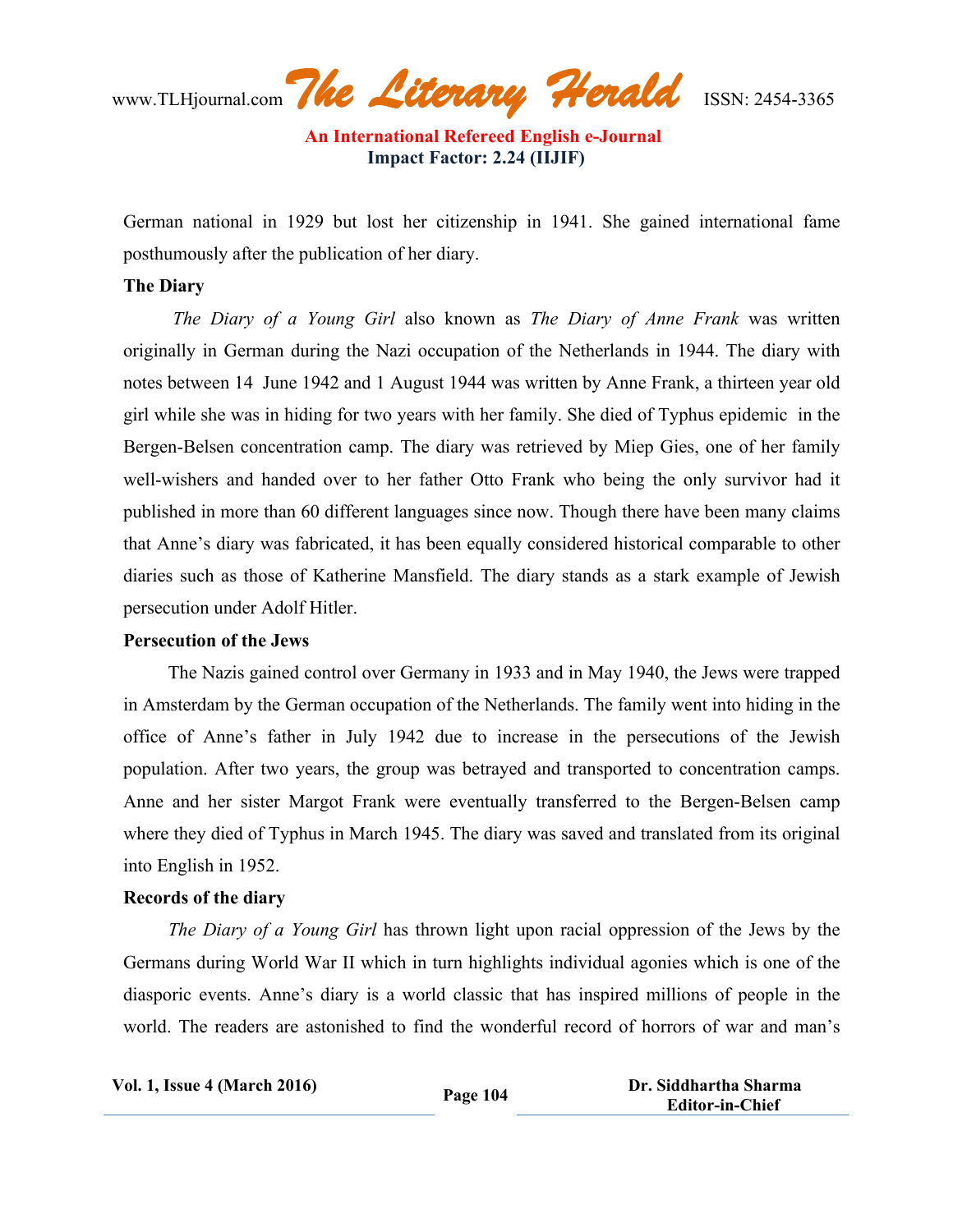www.TLHjournal.com*The Literary Herald*ISSN: 2454-3365

cruelty to man presented by a thirteen year old girl before her death highlighting her sufferings, her joy, her courage and her thoughts during her life spent in hiding. The record gives an indellible impression upon the author as a keen observer and a deep thinker whose literary skill had taken her to great heights of glory. Her diary had been dramatized by the dramatist, Meyer Levin. Eleanor Roosevelt, the wife of the then American President had described the work as "one of the wisest and most moving commentaries on war and its impact on human beings that I have ever read." John F Kennedy had praised as "no voice is more compelling than that of Anne Frank." Nelson Mandela had acknowledged that he derived much encouragement from the novel relating his struggle against apartheid to that of Anne's struggle against Nazism.

#### **Hiding of Anne**

Anne's diary is a remarkable account of the last two years in the hiding place in Amsterdam spent by Anne Frank and her family when she was thirteen suffering under Hitler's Anti-Jewish laws due to capitulation, that is, the surrender of the Dutch Queen to the Germans without fighting. Inspite of the company of all her friends and relatives, she felt lonely but one of the presents she received on her  $13<sup>th</sup>$  birthday on June 14, 1942 -- a diary named by her as 'Kitty' remained as her sole solace. The novel opens with her staunch belief,

> *I hope I will be able to confide everything to you, as I have never been able to confide in anyone, and I hope you will be a great source of comfort and support*

> > (June 12, 1942)

**Quest for identity as daughter**

**Vol. 1, Issue <sup>4</sup> (March 2016) Page <sup>105</sup> Dr. Siddhartha Sharma Editor-in-Chief**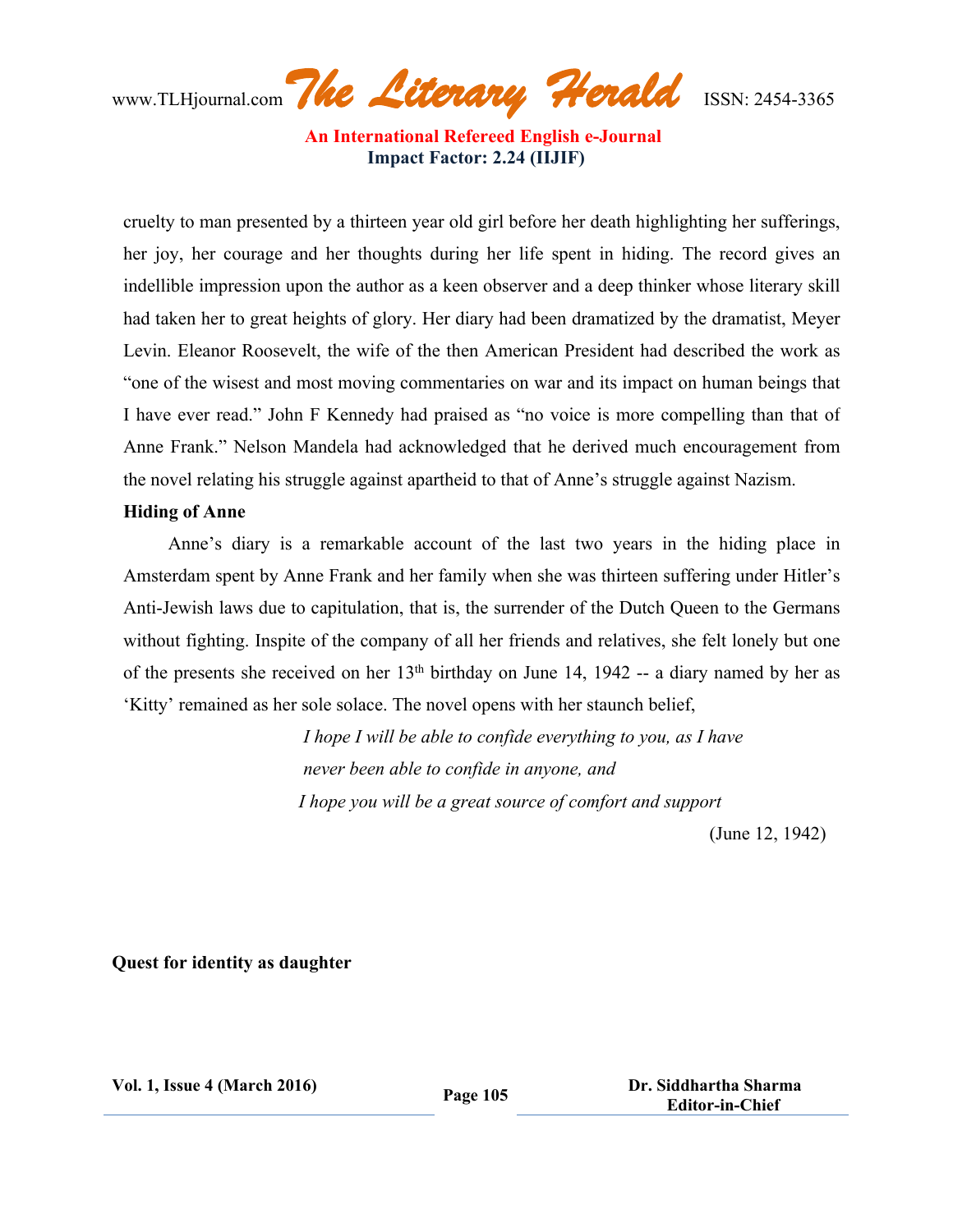www.TLHjournal.com*The Literary Herald*ISSN: 2454-3365

 **An International Refereed English e-Journal Impact Factor: 2.24 (IIJIF)**

In the secret annex being trapped, Anne had explored her identity as daughter, sister, lover, friend, war reporter, historian, religious scholar, student and writer. When Anne received from her parents the gift of diary, she was excited to jot down all her daily events, her thoughts, school grades, boys and all other trivial things. But her entire life got changed within a month when her sister Margot was called for the concentration camp in the German-occupied Holland. Anne had been in search of her identity when she had to cope with the other inmates of the hiding place. Anne had felt annoyed by her mother's and her sister's temperaments. She experienced her father to be nice and adorable to her always and understanding her much better. She sometimes "burst into tears" that she "can't help it" when in their presence. She had expressed,

> *I can't stand Mother. It's obvious that I'm a stranger to her; she doesn't even know what I think about the most ordinary things………………. I don't get along with Margot very well either……… Margot's and Mother's personalities are so alien to me. I understand my girlfriends better than my own mother.*

> > (Sunday, September 27, 1942)

#### **Quest for identity as neighbor**

Anne's freedom was at stake when Mr. and Mrs.Daan and their son, Peter came to share the place. She found her adolescence being spent hidden from the outside world. She had to tolerate the cooping up of her in tiny rooms, walking stealthily around daytime and becoming shell-shocked from the sounds of gunfire and bombs during night time. She had emphasized her aversion towards Mrs. Daan's dictatorship as,

| <b>Vol. 1, Issue 4 (March 2016)</b> | Page 106 | Dr. Siddhartha Sharma  |
|-------------------------------------|----------|------------------------|
|                                     |          | <b>Editor-in-Chief</b> |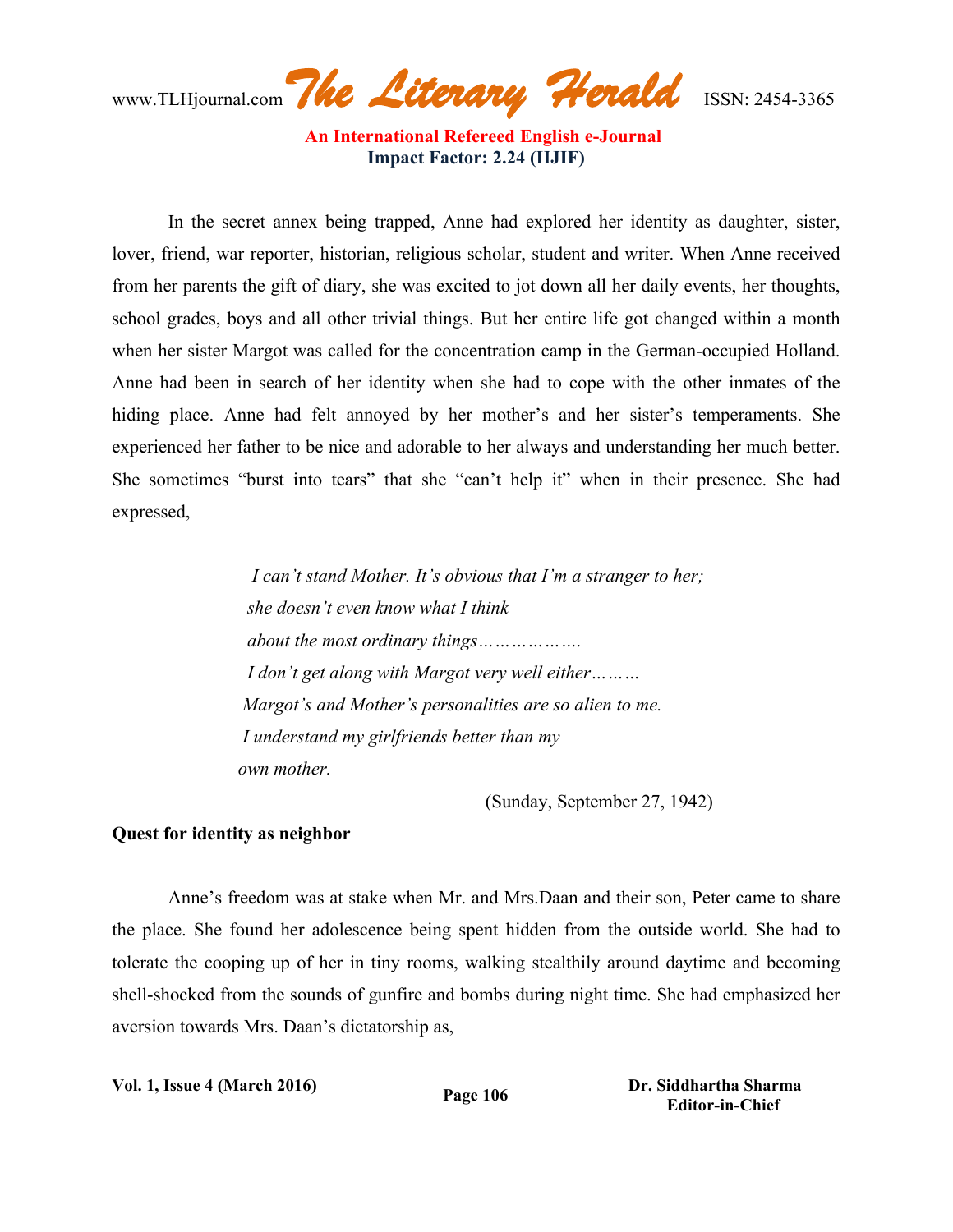www.TLHjournal.com*The Literary Herald*ISSN: 2454-3365

*Mrs. Daan is unbearable. I'm continuously being scolded for my incessant chatter when I'm upstairs…………If there's a bit of food left at the bottom of the pan, she leaves it to spoil instead of transferring it to a glass dish. Then in the afternoon when Margot is stuck with cleaning all the pots and pans, Madame exclaims, " oh, poor Margot, you have so much work to do!"*

( Monday, September 21, 1942)

The only solace for Anne was the tons of books and a radio brought by them. She lost herself in reading, studying and writing, bubbling with the knowledge of politics and literature but drifting away from the other members of the Annex.

## **Quest for identity as beloved**

Anne was confused of her identity between her love for Peter Van Daan and Peter Schiff she was already in love with. She was drawn towards Peter Van Daan as Anne's longing to talk to someone became so intense. He somehow got mixed up in Anne's mind with Peter Wessel, her first puppy love. She found herself one with Peter when she found out that he also got into fits of rage as she did, and he also felt alienated from his parents. This common bond increased Anne's desire to confide in him even her innermost thoughts. Anne considered Peter as a 'darling' and 'very brave'. She even hated Mrs. Van Daan for calling Peter sarcastically, 'a thinker'. Anne felt happy when Peter said that she always helped him by her cheerfulness but she was torn to pieces when the real intention of Peter in veiling his identity as a jew to his enemies was out of the pan. She could hardly bear the stamping of their race as the one that was unfit to exist. When everybody in the Annex started constantly criticizing her, she was plunged into the state of solitude with the thought that everybody hated her. She kept all her emotions shut within herself:

 *…….during meals I talk more to myself than to the others, which*

| <b>Vol. 1, Issue 4 (March 2016)</b> | Page 107 | Dr. Siddhartha Sharma  |
|-------------------------------------|----------|------------------------|
|                                     |          | <b>Editor-in-Chief</b> |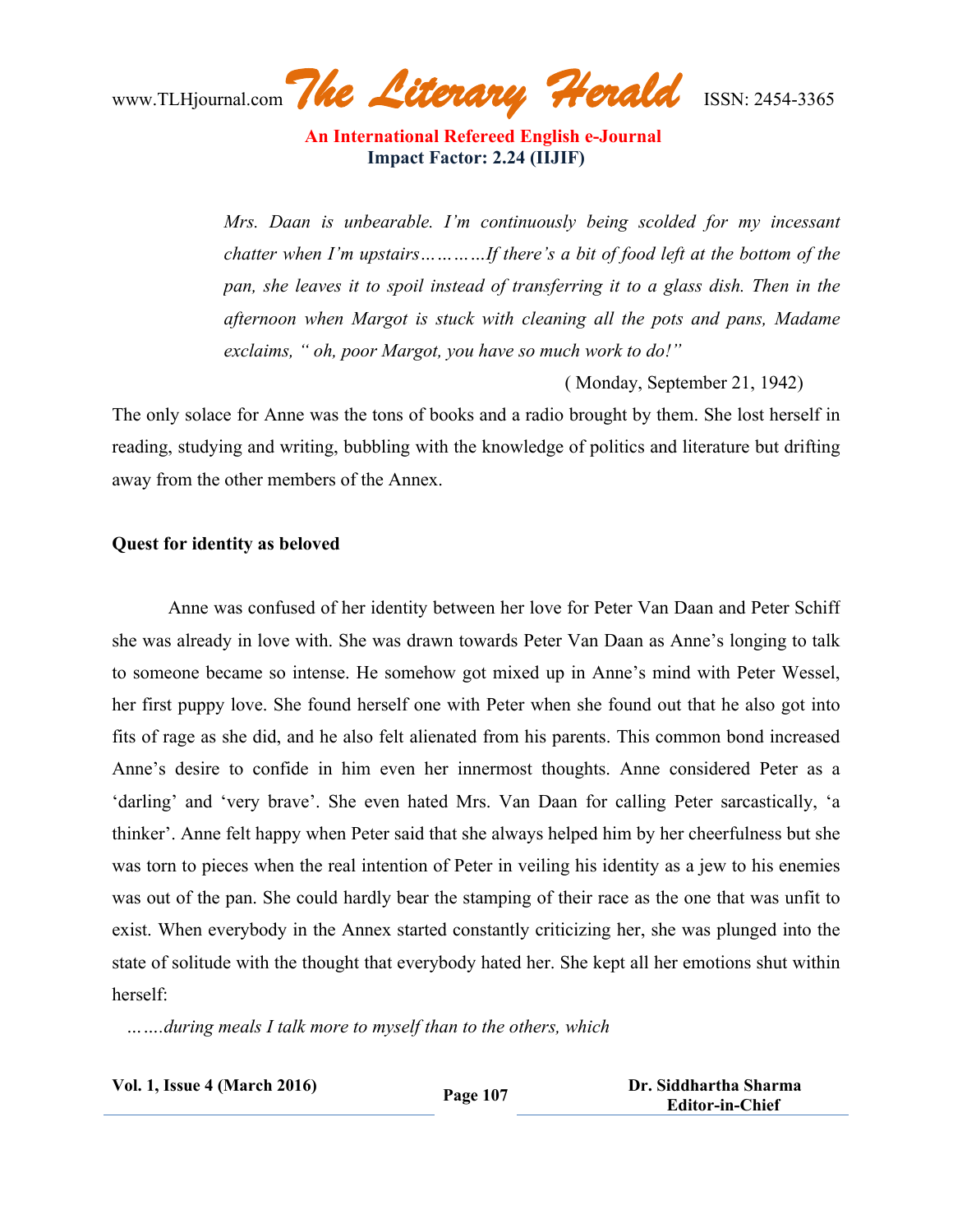www.TLHjournal.com*The Literary Herald*ISSN: 2454-3365

 **An International Refereed English e-Journal Impact Factor: 2.24 (IIJIF)**

*has two advantages. First, they're glad they don't have to listen to my continuous chatter, and second, I don't have to get annoyed by their opinions. I don't think my opinions are stupid but other people do, so it's better to keep them to myself*

(Tuesday, August 10, 1943)

#### **Mental Contradiction**

Anne felt remorse to be in the hiding place without finding her identity and had gone to the extent of expecting the death of all of her family members including her. She had transformed her temperament as harder and behaved harder on those around her. Her diary ended on August 1, 1944 with her words describing her mental contradiction as

> *I just can't keep it up anymore, because when everybody starts hovering over me, I get cross, then sad, and finally end up turning my heart inside, and keep trying to find a way to become what I'd like to be and what I could be if……if only there were no other people in the world.*

> > ( Tuesday, August 1, 1944)

#### **Ghastly effects of Alienation**

The novel has an 'Afterword' narrating the events from the morning of August 4, 1944 listing down the arrest and the demise of the inmates of the Secret Annex who mostly were gassed to death in various camps. Anne and Margot died of the epidemic Typhus that broke out due to unhygienic conditions in the camp. The bodies of the girls were believed to have been dumped in Bergen-Belsen's mass graves according to the testimony of Otto Frank who later